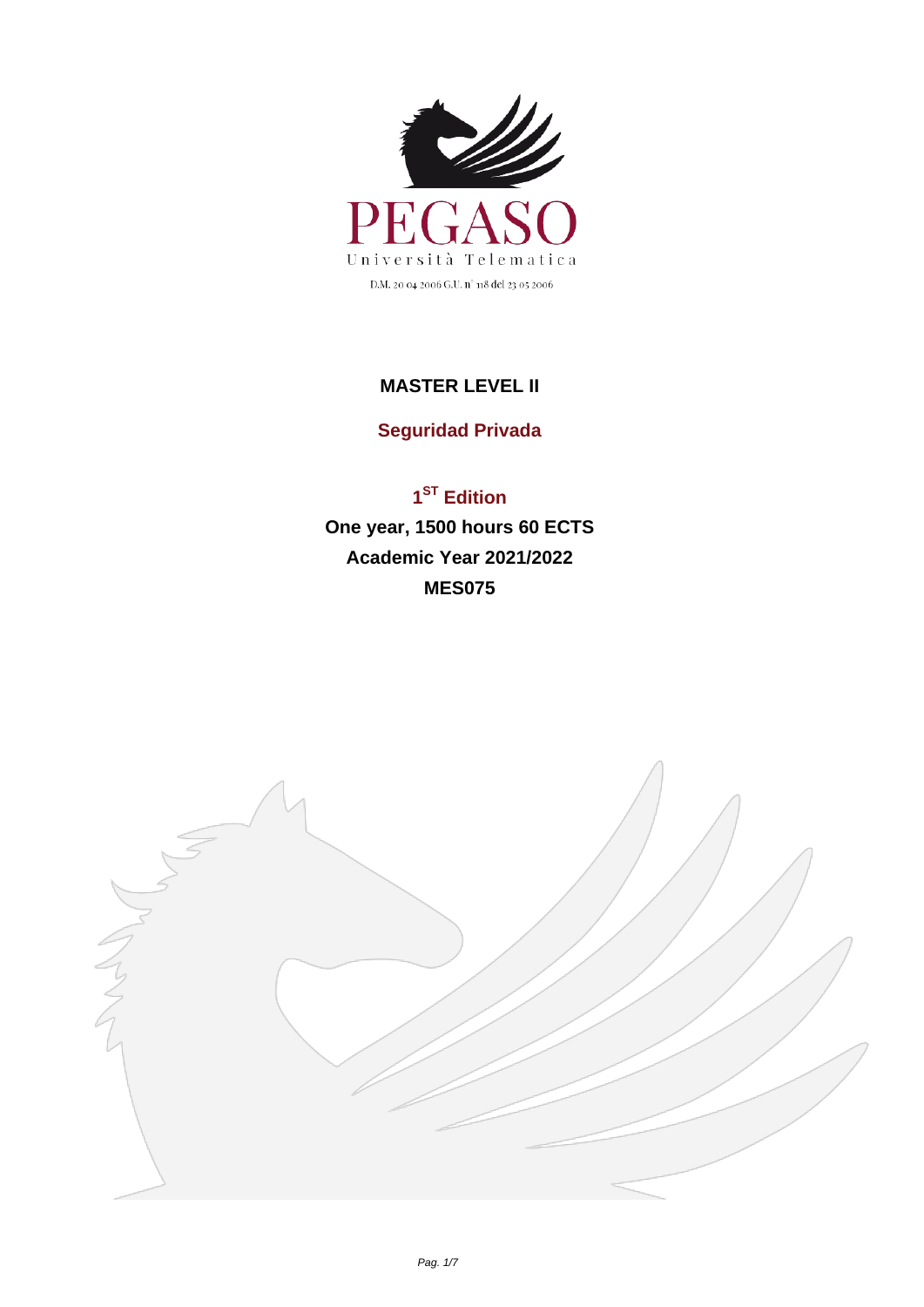

| <b>Title</b>         | Seguridad Privada                                                                                                                                                                                                                                                                 |
|----------------------|-----------------------------------------------------------------------------------------------------------------------------------------------------------------------------------------------------------------------------------------------------------------------------------|
| <b>Edition</b>       | 1 <sup>ST</sup> Edition                                                                                                                                                                                                                                                           |
| <b>Area</b>          | <b>INTERNATIONAL</b>                                                                                                                                                                                                                                                              |
| <b>Category</b>      | <b>MASTER</b>                                                                                                                                                                                                                                                                     |
| <b>Level</b>         | Level II                                                                                                                                                                                                                                                                          |
| <b>Academic Year</b> | 2021/2022                                                                                                                                                                                                                                                                         |
| <b>Duration</b>      | One year, 1500 hours, 60 ECTS                                                                                                                                                                                                                                                     |
| <b>Presentation</b>  | The main objective of the Postgraduate Master Course in Private Security is to<br>train you in the theoretical, practical and methodological aspects, giving you all<br>the necessary tools for you to perform in the workplace as a comprehensive<br>and efficient professional. |
|                      | In addition, our main philosophy is that you achieve excellence in training in the<br>different fields of security at a global level, preparing yourself for it in all the<br>challenges that current professions in this area entail.                                            |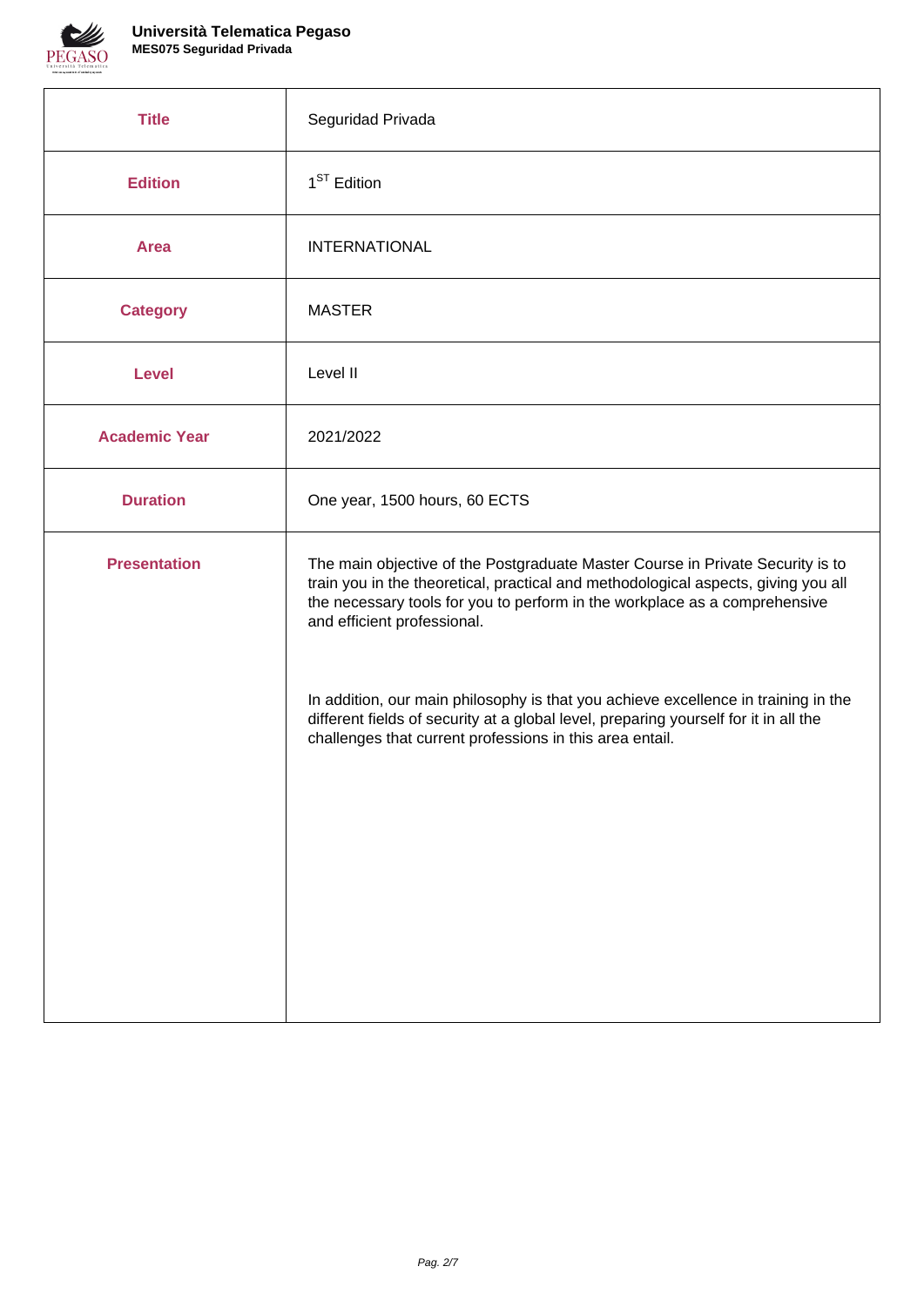

| <b>Objectives</b>      | The Postgraduate Master Course in Private Security is aimed mainly at Security<br>Directors, Security Forces and Bodies, Security Experts, Private Security<br>Professionals and all those interested in this area.                                                                                                                                                                                                                                                                                                                                                                                                                                                                |
|------------------------|------------------------------------------------------------------------------------------------------------------------------------------------------------------------------------------------------------------------------------------------------------------------------------------------------------------------------------------------------------------------------------------------------------------------------------------------------------------------------------------------------------------------------------------------------------------------------------------------------------------------------------------------------------------------------------|
| <b>Target audience</b> | The course aims at providing young graduates, young professionals and<br>passionate about fashion with technical skills in the fashion and luxury industry,<br>in order to develop a strong sensitiveness and knowledge towards fashion,<br>quality and "Made in Italy" branded products, identify new business<br>opportunities and successfully manage creative projects within international<br>environments.<br>This Postgraduate Master course mixes technical knowledge, high quality<br>professionals' experiences and practical case studies, by enabling students to<br>build their own professional network while studying through high-technological<br>didactic tools. |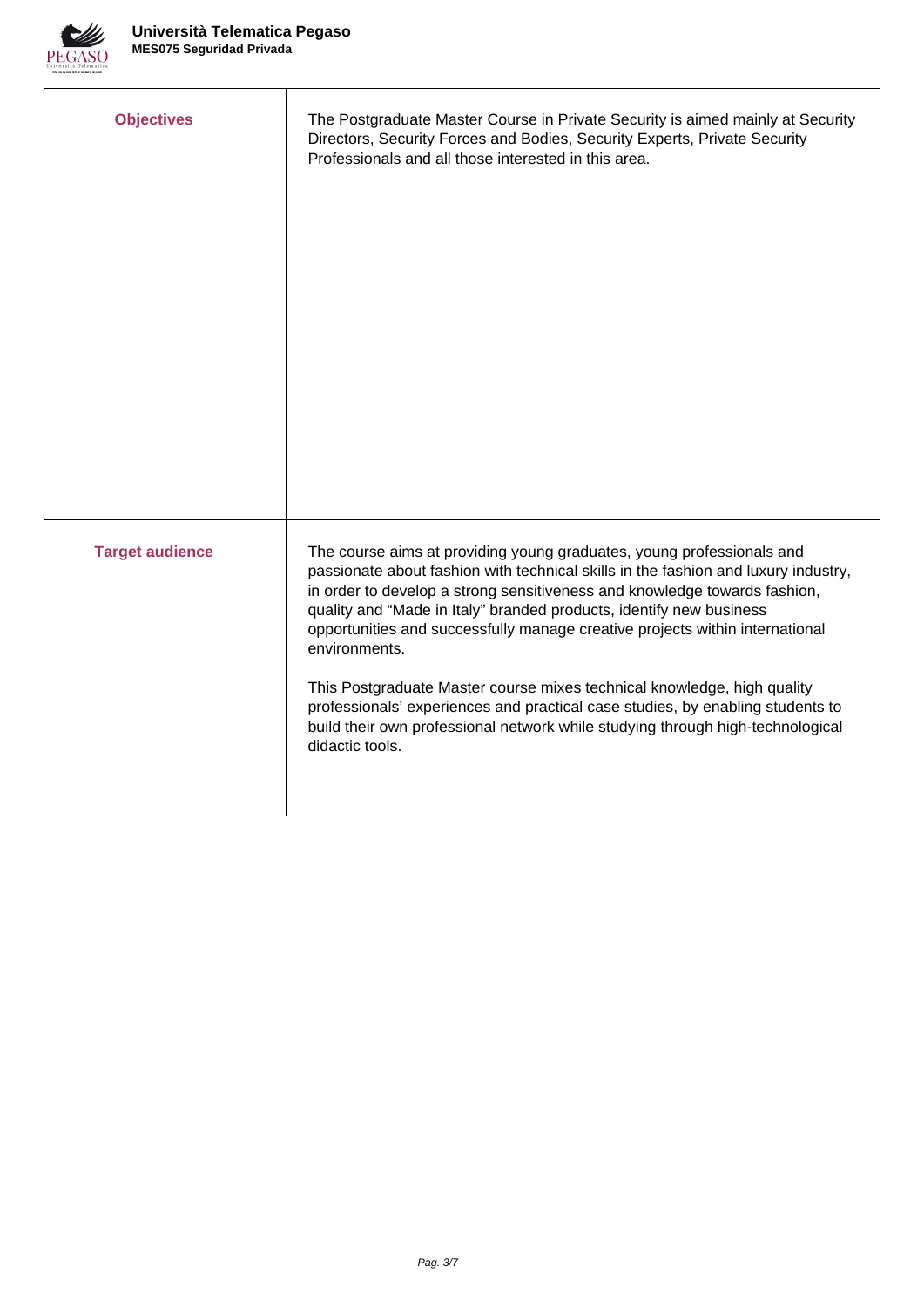

| <b>Tools</b>    |                | This Postgraduate Master Course will be delivered online through our didactic<br>platform available 24/7.                                                                                                                                                                                                                                                 |             |
|-----------------|----------------|-----------------------------------------------------------------------------------------------------------------------------------------------------------------------------------------------------------------------------------------------------------------------------------------------------------------------------------------------------------|-------------|
|                 |                | The distance learning system shall provide assisted learning along a<br>predetermined educational path, with access to didactic materials specifically<br>developed, with a wide range of interactive individual and group activities,<br>supervised by tutors and experts in the field, able to interact with students and<br>to answer their enquiries. |             |
|                 | student.       | The study of the didactic materials, both digital (video lessons of the lecturers<br>with graphic animations) and on paper support (lecture notes and/or texts), is<br>conducted according to the time schedules and personal availability of the                                                                                                         |             |
|                 |                | Students may avail of video lessons for the study of theoretical knowledge, of<br>bibliographies and sitographies, in addition to notes and documents necessary<br>for the acquisition of practical skills.                                                                                                                                               |             |
|                 |                |                                                                                                                                                                                                                                                                                                                                                           |             |
|                 |                |                                                                                                                                                                                                                                                                                                                                                           |             |
| <b>Contents</b> |                |                                                                                                                                                                                                                                                                                                                                                           | <b>ECTS</b> |
|                 | $\mathbf{1}$   | <b>Topics</b><br>Fundamentos de la Seguridad Privada                                                                                                                                                                                                                                                                                                      | 6           |
|                 | $\overline{2}$ | Infraestructuras Críticas                                                                                                                                                                                                                                                                                                                                 | 6           |
|                 | 3              | Gestión de la Seguridad                                                                                                                                                                                                                                                                                                                                   |             |
|                 |                |                                                                                                                                                                                                                                                                                                                                                           | 6           |
|                 | $\overline{4}$ |                                                                                                                                                                                                                                                                                                                                                           | 6           |
|                 | 5              | Gestión de eventos. Planes de seguridad<br>Metodogía de Investigación en Ciencias Sociales                                                                                                                                                                                                                                                                | 6           |
|                 | 6              | Gestión de un Departamento de Seguridad                                                                                                                                                                                                                                                                                                                   | 6           |
|                 | $\overline{7}$ | Ciberseguridad en el Espacio Empresarial                                                                                                                                                                                                                                                                                                                  | 6           |
|                 | 8              | Protección Civil y Emergencias                                                                                                                                                                                                                                                                                                                            | 6           |
|                 | 9              | Recursos Humanos. Recursos Materiales. Contrataciones                                                                                                                                                                                                                                                                                                     | 6           |
|                 | 10             | Trabajo Final de Master                                                                                                                                                                                                                                                                                                                                   | 6           |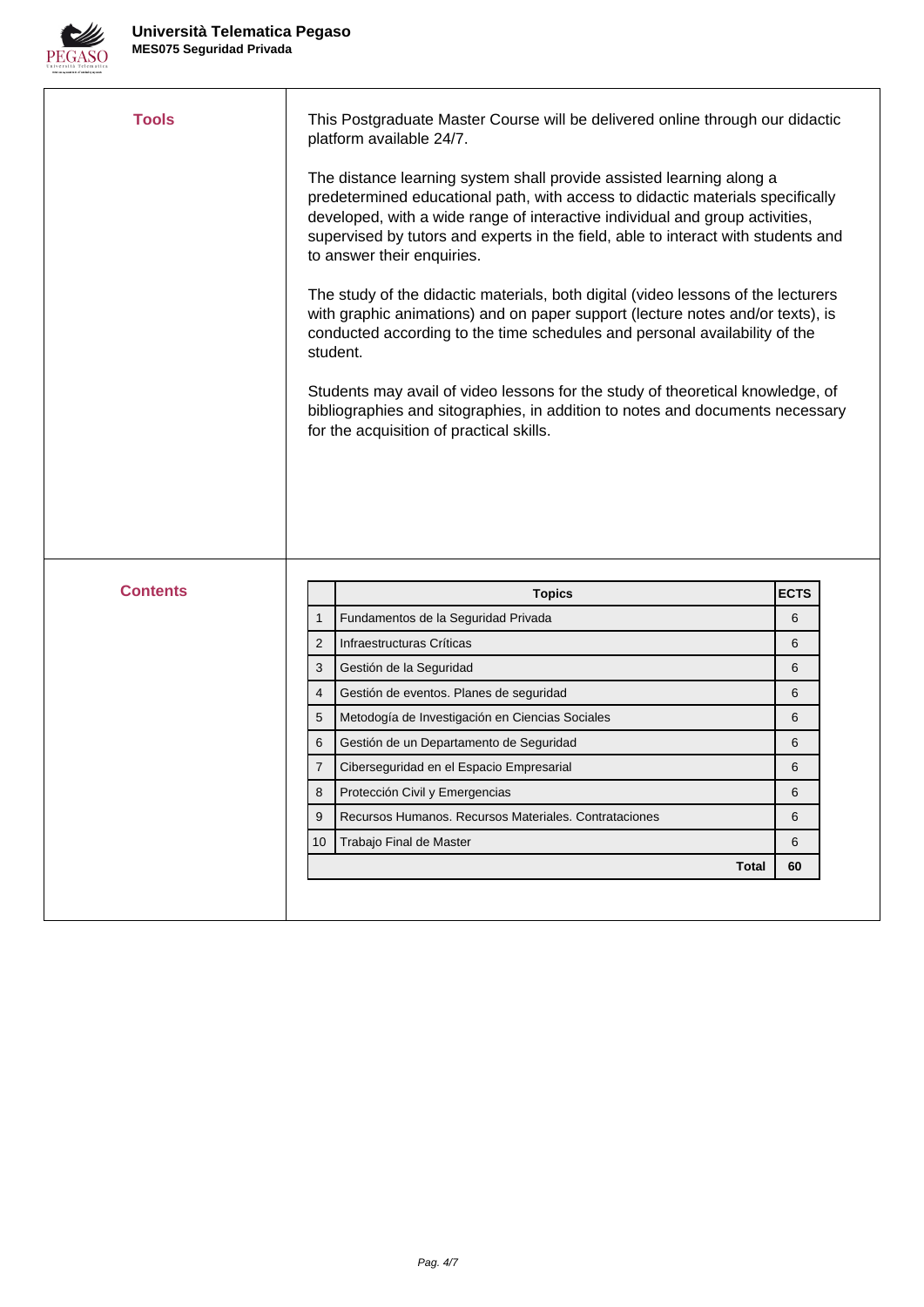

| <b>Activities</b>   | This Postgraduate Master Course will be delivered online through our didactic<br>platform available 24/7.                                                                                                                                                                                                                                                                                                                                                                                                                                                                                                                                                                                                                                                                                                                                 |
|---------------------|-------------------------------------------------------------------------------------------------------------------------------------------------------------------------------------------------------------------------------------------------------------------------------------------------------------------------------------------------------------------------------------------------------------------------------------------------------------------------------------------------------------------------------------------------------------------------------------------------------------------------------------------------------------------------------------------------------------------------------------------------------------------------------------------------------------------------------------------|
|                     | The distance learning system shall provide assisted learning along a<br>predetermined educational path, with access to didactic materials specifically<br>developed, with a wide range of interactive individual and group activities,<br>supervised by tutors and experts in the field, able to interact with students and<br>to answer their enquiries.<br>The study of the didactic materials, both digital (video lessons of the lecturers<br>with graphic animations) and on paper support (lecture notes and/or texts), is<br>conducted according to the time schedules and personal availability of the<br>student.<br>Students may avail of video lessons for the study of theoretical knowledge, of<br>bibliographies and sitographies, in addition to notes and documents necessary<br>for the acquisition of practical skills. |
| <b>Committments</b> | Upon enrolment, the student will receive, at the e-mail address provided during<br>the enrolment process, the credentials to access the UniPegaso platform,<br>where they will be able to download the final certificate once the have<br>successfully passed the final examination.<br>Students are expected to:                                                                                                                                                                                                                                                                                                                                                                                                                                                                                                                         |
|                     | • study the didactic material specifically arranged;<br>• participate in online activities;<br>• successfully meet the required learning outcomes of each module as stated in<br>course outline in order to pass the assignments;<br>• revise the assignments according to the lecturers' comments in an event of<br>the failure to meet one or more of the learning outcomes for each module;<br>• successfully pass the final dissertation defense real time via digital tools.                                                                                                                                                                                                                                                                                                                                                         |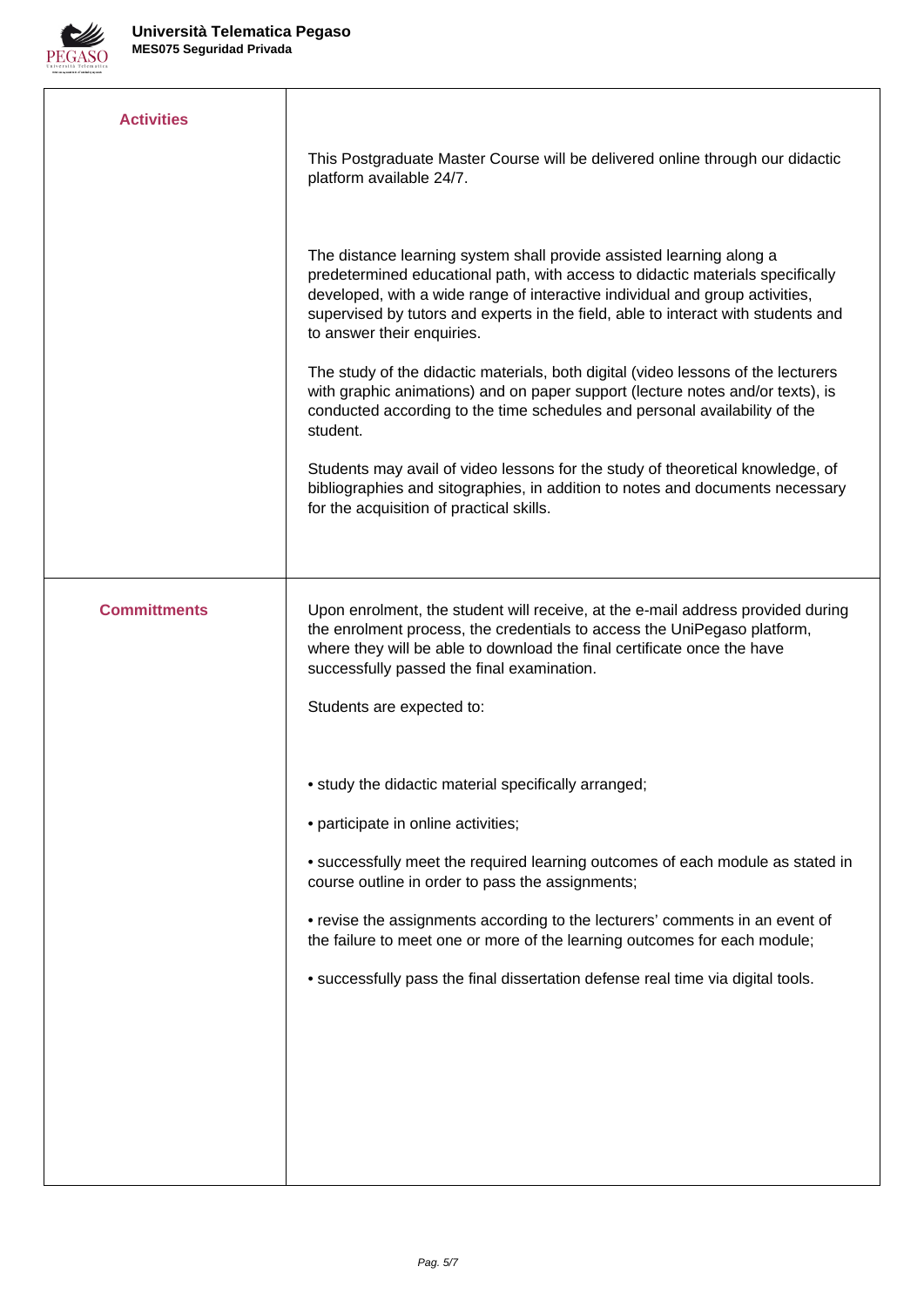

| <b>Access Qualifications</b> | The following access qualifications are required:<br>• Master's degree corresponding to EQF level 7                                                                                                                                                                                                                                                                                                                                                                                                            |
|------------------------------|----------------------------------------------------------------------------------------------------------------------------------------------------------------------------------------------------------------------------------------------------------------------------------------------------------------------------------------------------------------------------------------------------------------------------------------------------------------------------------------------------------------|
| <b>Access requirements</b>   | Students are expected to:<br>• study the didactic material specifically arranged;<br>• participate in online activities;<br>• successfully meet the required learning outcomes of each module as stated in<br>course outline in order to pass the assignments;<br>• revise the assignments according to the lecturers' comments in an event of<br>the failure to meet one or more of the learning outcomes for each module;<br>• successfully pass the final dissertation defence real time via digital tools. |
| <b>Enrolment terms</b>       | <b>Enrolment always open</b>                                                                                                                                                                                                                                                                                                                                                                                                                                                                                   |
| <b>Terms and Conditions</b>  | The administration department reserves the right to activate the Postgraduate<br>Course: https://docs.unipegaso.it/postlaurea/mancata_attivazione.pdf<br>By enrolling in this course, you accept and agree to abide by the following<br>Terms and Conditions of Use:<br>https://docs.unipegaso.it/postlaurea/cond_util_post.pdf                                                                                                                                                                                |
| <b>Payment modalities</b>    | For information about enrolment fees and payment modalities,<br>please contact the following address: <b>administracion@iniseg.es</b>                                                                                                                                                                                                                                                                                                                                                                          |